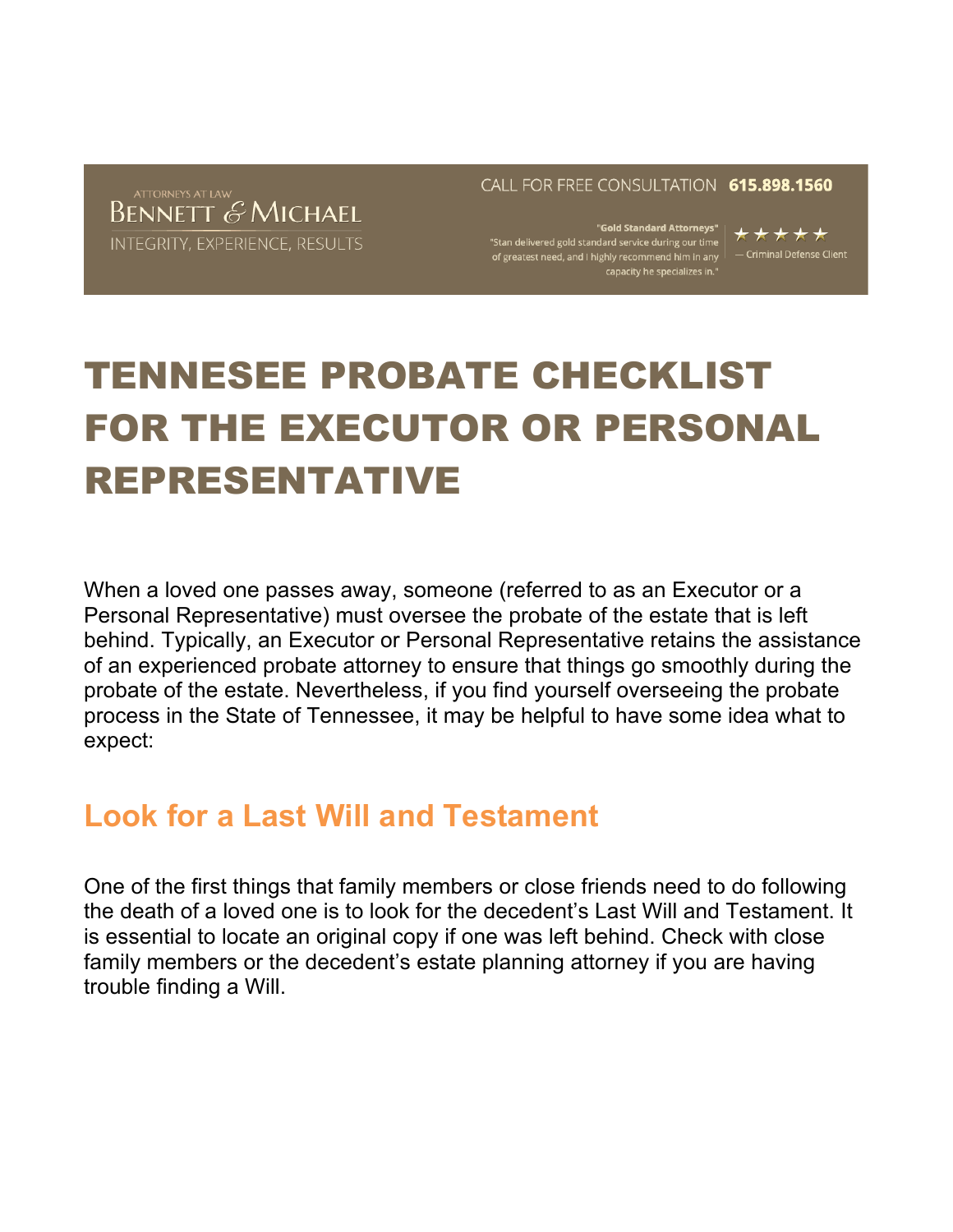#### **BENNETT & MICHAEL** INTEGRITY, EXPERIENCE, RESULTS

#### CALL FOR FREE CONSULTATION 615.898.1560

"Gold Standard Attorneys"<br>Indard service during our time "Stan delivered gold standard service during our time"<br>of greatest need, and I highly recommend him in any<br>"capacity he specializes in.

- Criminal Defense Client

### **Determine if the Will is Self-Proving / Selfauthenticating**

If a Will is self-authenticating it means it has an affidavit attached to the Will that was executed at the same time the Will was executed. If the Will is not selfproving, it will need to be proven by other means. A probate attorney can advise you on this.

### **Determine Who Will Administer the Estate**

If a Will is located, the person named as Executor in the Will has been appointed by the decedent (pending court approval) to administer the estate. If the decedent died intestate (without a Will), someone must petition the court to be appointed to be the Personal Representative.

#### **Retain the Services of a Probate Attorney**

Acting as the Executor/Personal Representative during probate can be physically and emotionally exhausting – particularly in light of the fact that you are likely still grieving the loss of a loved one. Retaining the assistance of an experienced attorney ensures that costly mistakes will not be made and allows you to focus on the grieving process.

#### **Gather the Necessary Documents to Open Probate**

Before you can officially open probate, you will need an *original* copy of the decedent's Will along with a certified copy of the decedent's death certificate. If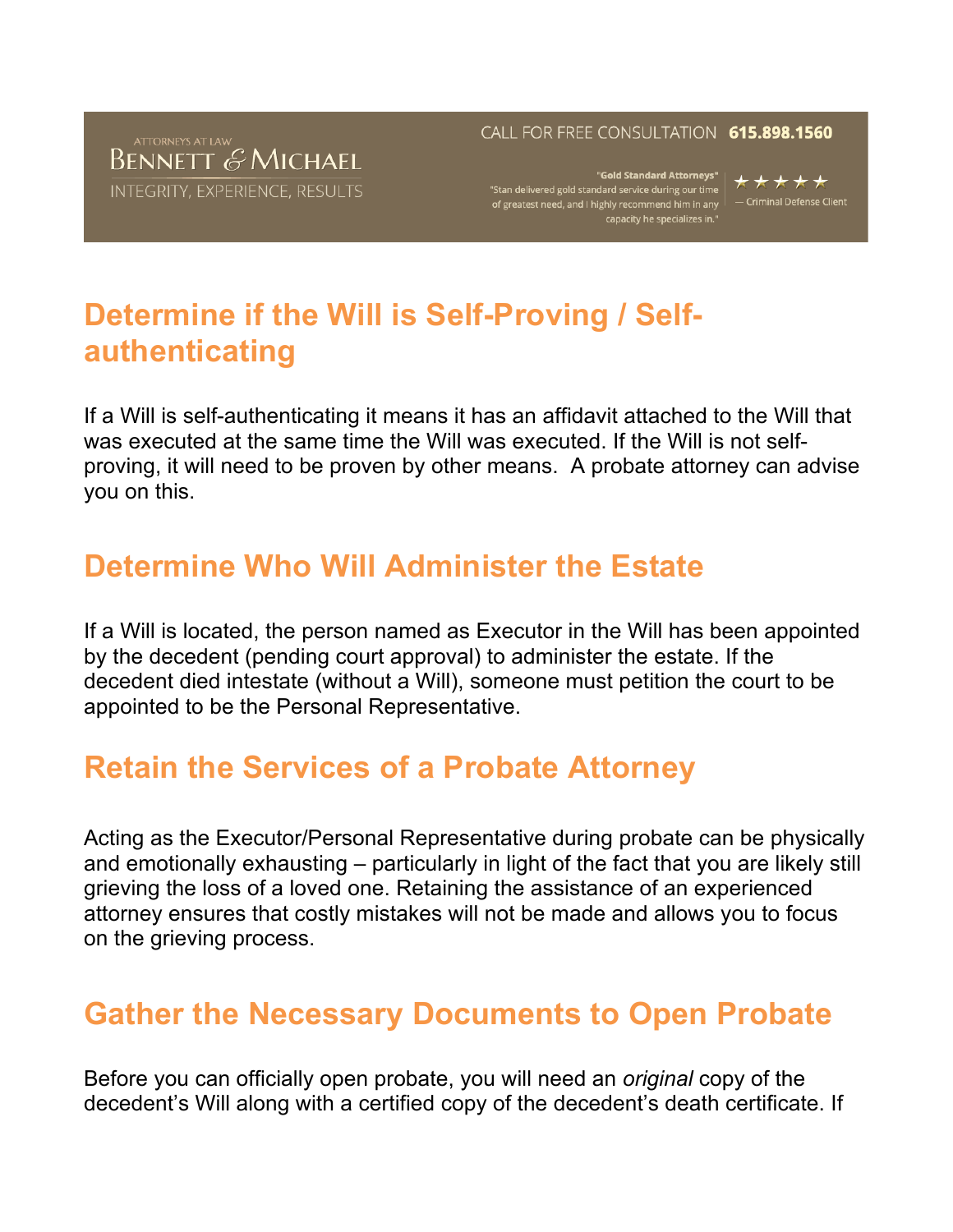### ATTORNEYS AT LAW<br>BENNETT & MICHAEL INTEGRITY, EXPERIENCE, RESULTS

#### CALL FOR FREE CONSULTATION 615.898.1560

"Gold Standard Attorneys"<br>ndard service during our time "Stan delivered gold standard service during our time"<br>of greatest need, and I highly recommend him in any<br>"capacity he specializes in.

- Criminal Defense Client

the decedent passed away in Tennessee, you can request a copy of the certificate from the Tennessee Department of Health.

#### **Prepare the Petition to Initiate Probate**

Probate must be initiated in the county where the decedent was a resident at the time of death. A petition to open probate must be prepared. Your attorney will prepare the petition for you along with any additional documents needed to get the process started.

### **Open the Estate**

Probate Estates are normally opened in a court proceeding that requires the proposed Executor/Personal Representative to appear and be approved by the court, and to obtain a court order granting letters of Testamentary/Administration. These documents will be required by financial institutions and other entities to authorize the Executor/Personal Representative to carry out the business of the estate.

#### **Pay Bond if Required**

The court often requires an Executor/Personal Representative to post a bond given that they will be responsible for estate assets. The decedent, however, may have waived payment of the bond in the Will.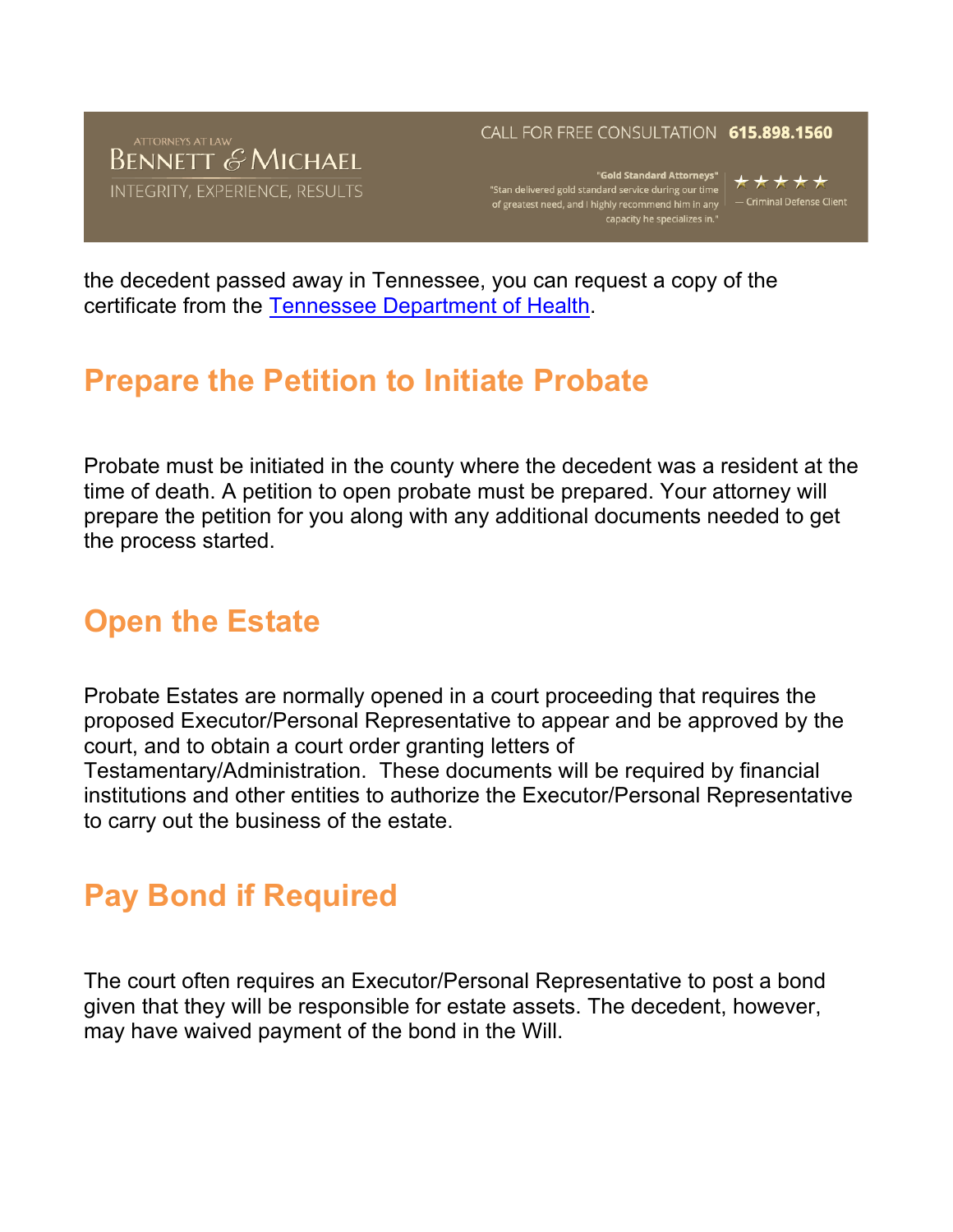### ATTORNEYS AT LAW<br>BENNETT & MICHAEL INTEGRITY, EXPERIENCE, RESULTS

#### CALL FOR FREE CONSULTATION 615.898.1560

"Gold Standard Attorneys" | "Stan delivered gold standard service during our time"<br>of greatest need, and I highly recommend him in any<br>"capacity he specializes in.

\*\*\*\*\* - Criminal Defense Client

### **Identify and Secure Assets**

All the estate assets should be identified and secured as soon as possible. Securing assets may include things such as locking and securing real property, closing bank accounts, or transferring personal property to a new location.

#### **Value assets**

A date of death value should be determined for all estate assets. Certain estate assets may require valuation. This may require the assistance of professional appraisers. Your probate attorney can help arrange for valuation of assets.

### **Create an Inventory**

Unless the Will states otherwise, or all beneficiaries agree, an inventory must be submitted to the court within 60 days of being appointed as the Executor/Personal Representative.

### **Notify Creditors**

Known creditors should be notified individually that the estate is being probated. Unknown creditors are notified via publication in a local newspaper. Creditors have four months from the date notice is published to file a claim against the estate or the claim is forever barred.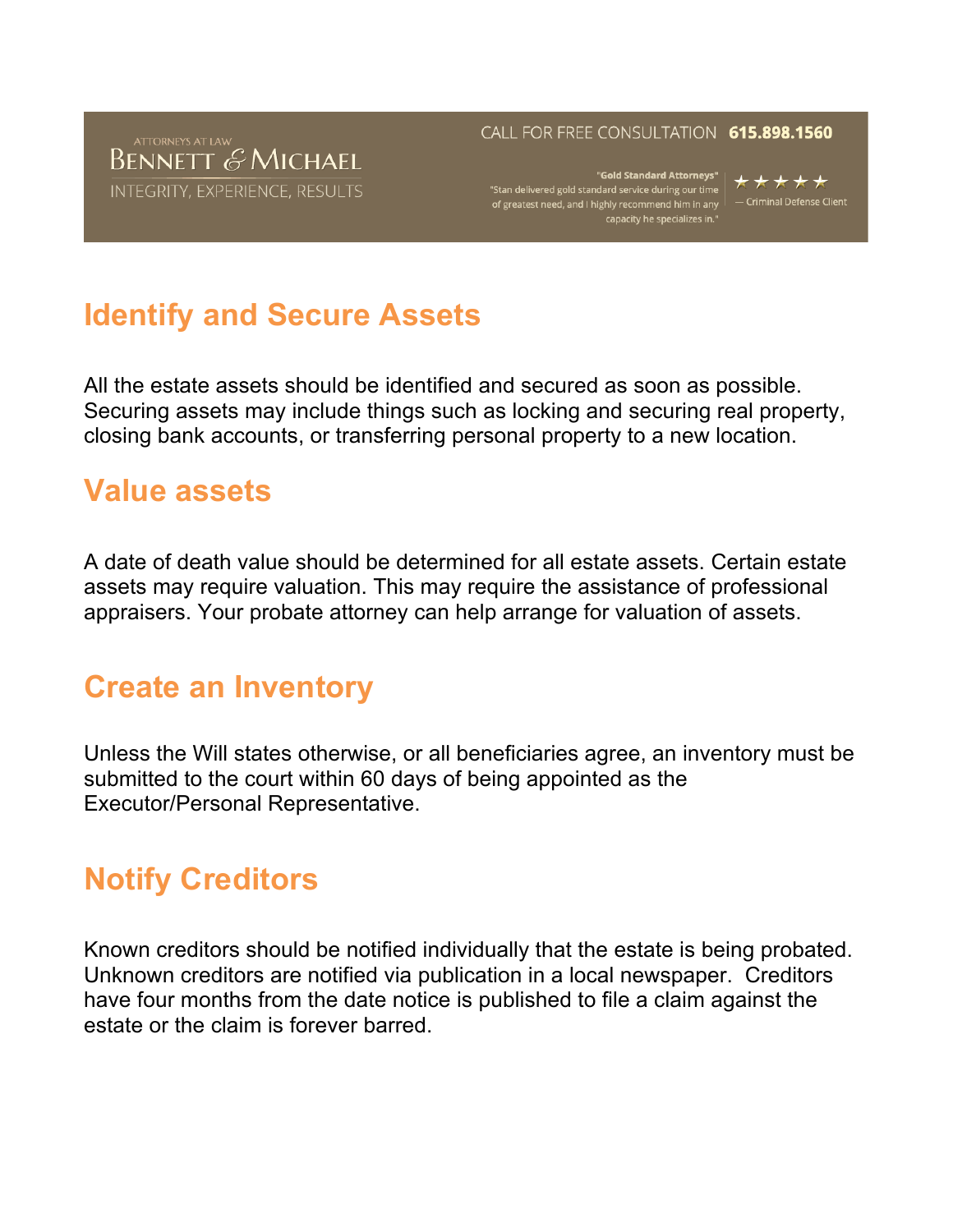#### ATTORNEYS AT LAW<br>BENNETT & MICHAEL INTEGRITY, EXPERIENCE, RESULTS

#### CALL FOR FREE CONSULTATION 615.898.1560

"Gold Standard Attorneys" | "Stan delivered gold standard service during our time"<br>of greatest need, and I highly recommend him in any<br>"capacity he specializes in.

\*\*\*\*\* - Criminal Defense Client

# **Notify TennCare**

The Tennessee Division of TennCare must be notified that the estate has been opened, and given an opportunity to file a claim against the estate if TennCare has paid nursing home or other costs on behalf of the decedent. A TennCare release must be obtained by every estate (regardless of any TennCare involvement with the decedent) and filed with the court before the estate can be closed.

#### **Review, Approve or Deny, and Pay Claims**

The Executor/Personal Representative must review all claims and approve or deny each claim. If a claim is approved, it must be paid using available estate assets. If sufficient liquid assets are not available, assets may need to be sold to satisfy approved claims.

### **Defend the Estate Against Any Litigation**

If the estate becomes involved in litigation (usually in the form of a Will contest), the Executor/Personal Representative must defend the estate throughout that litigation.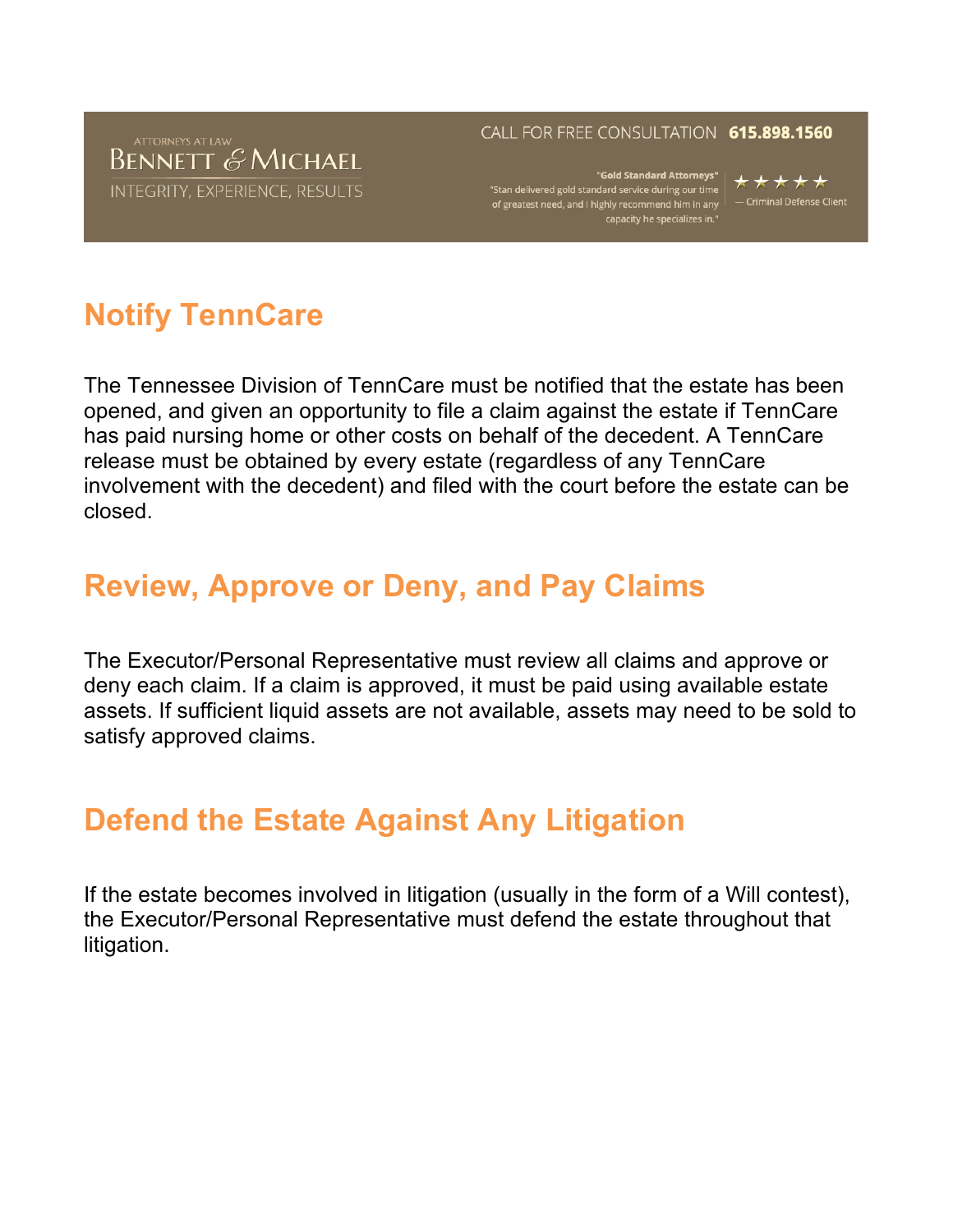#### **BENNETT & MICHAEL** INTEGRITY, EXPERIENCE, RESULTS

#### CALL FOR FREE CONSULTATION 615.898.1560

"Gold Standard Attorneys"<br>Indard service during our time "Stan delivered gold standard service during our time"<br>of greatest need, and I highly recommend him in any<br>"capacity he specializes in.

- Criminal Defense Client

# **Prepare, File, and Pay Any Taxes Due**

Your probate attorney will gather and prepare all documents necessary to close out the probate of a Tennessee estate, including:

- o Receipt/certificate from the Tennessee Department of Revenue.
- o Release from the Bureau of TennCare on deceased individuals.
- o A sworn statement that actual notice to creditors has been given by the personal representative to all known creditors.
- o Proof that all claims filed against the estate have been satisfied and/or released.
- o A release from each beneficiary or heir as required.
- o Set the closure for hearing and make sure all heirs or beneficiaries have been notified.
- o A detailed accounting, unless waived by the will and/or by all the heirs, which is supported by legal vouchers. Or in the alternative, a motion or petition to close or a statement in lieu of settlement.
- $\circ$  An order to close the estate.

### **Transfer Remaining Assets to Beneficiaries and/or Heirs**

Finally, any assets that remain at the end of the probate process must be transferred to the designated beneficiary pursuant to the terms of the Will and/or to the legal heirs according to the Tennessee intestate succession rules for any intestate assets. Your probate attorney will also prepare any legal documents required for the transfer of assets.